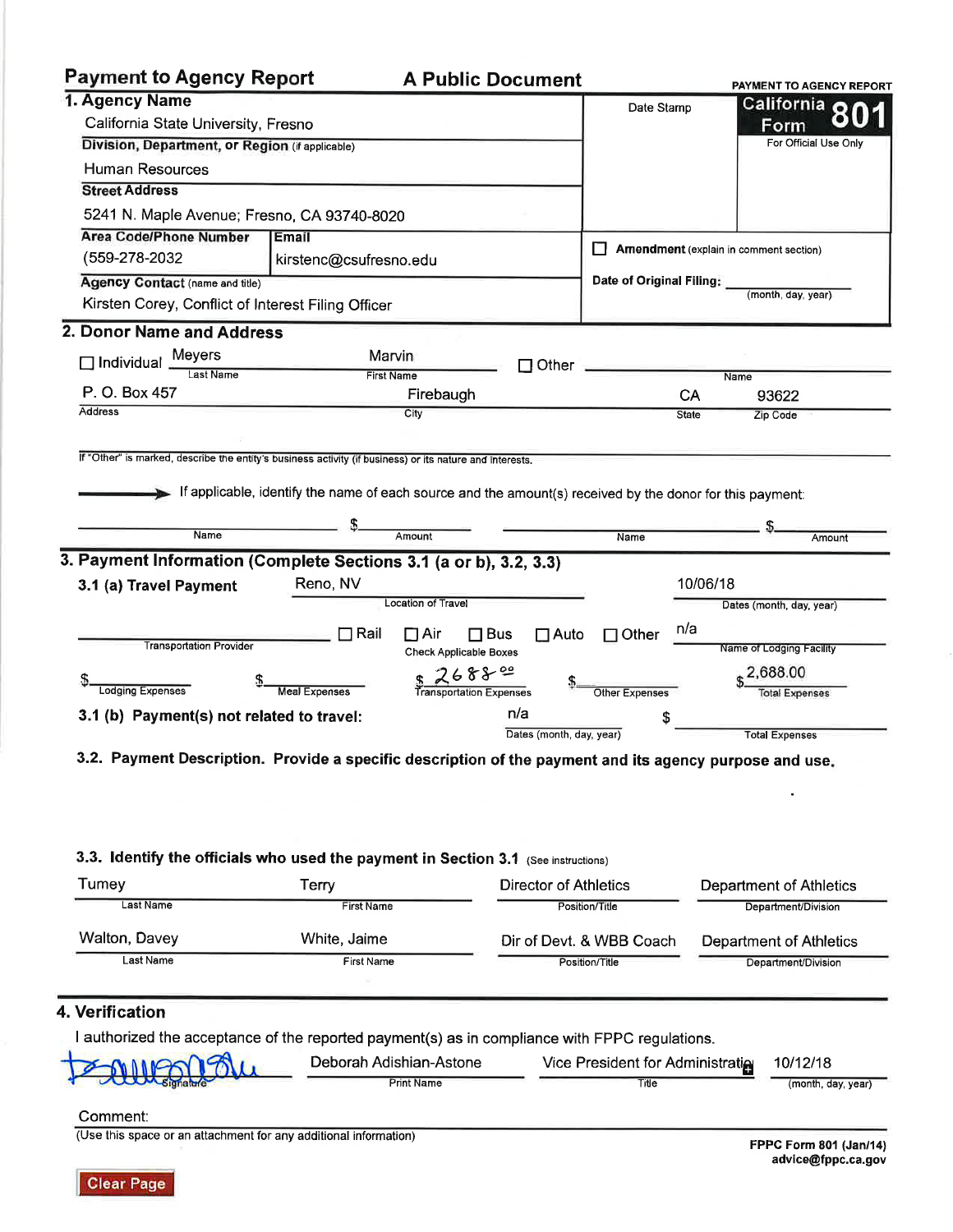# **Payment to Agency Report**

|  |  |  | <b>A Public Document</b> |  |
|--|--|--|--------------------------|--|
|--|--|--|--------------------------|--|

| ι αγιπσιπ το Αgency Κοροπ                                                                                                                                                                            |                         | A PUDIIC DOCUMENT                                                                                         |                                   | PAYMENT TO AGENCY REPORT               |
|------------------------------------------------------------------------------------------------------------------------------------------------------------------------------------------------------|-------------------------|-----------------------------------------------------------------------------------------------------------|-----------------------------------|----------------------------------------|
| 1. Agency Name                                                                                                                                                                                       |                         |                                                                                                           | Date Stamp                        | California o                           |
| California State University, Fresno                                                                                                                                                                  |                         |                                                                                                           |                                   | Form                                   |
| Division, Department, or Region (if applicable)                                                                                                                                                      |                         |                                                                                                           |                                   | For Official Use Only                  |
| <b>Human Resources</b>                                                                                                                                                                               |                         |                                                                                                           |                                   |                                        |
| <b>Street Address</b>                                                                                                                                                                                |                         |                                                                                                           |                                   |                                        |
| 5241 N. Maple Avenue; Fresno, CA 93740-8020                                                                                                                                                          |                         |                                                                                                           |                                   |                                        |
| <b>Area Code/Phone Number</b>                                                                                                                                                                        | <b>Email</b>            |                                                                                                           |                                   |                                        |
| (559-278-2032                                                                                                                                                                                        | kirstenc@csufresno.edu  |                                                                                                           |                                   | Amendment (explain in comment section) |
| <b>Agency Contact (name and title)</b>                                                                                                                                                               |                         |                                                                                                           | Date of Original Filing:          |                                        |
| Kirsten Corey, Conflict of Interest Filing Officer                                                                                                                                                   |                         |                                                                                                           |                                   | (month, day, year)                     |
| 2. Donor Name and Address                                                                                                                                                                            |                         |                                                                                                           |                                   |                                        |
| Kashian<br>$\Box$ Individual                                                                                                                                                                         | Edward                  | $\Box$ Other                                                                                              |                                   |                                        |
| Last Name                                                                                                                                                                                            | <b>First Name</b>       |                                                                                                           |                                   | Name                                   |
| 265 E River Park Circle                                                                                                                                                                              |                         | Fresno                                                                                                    | CA                                | 93720                                  |
| Address                                                                                                                                                                                              |                         | City                                                                                                      | <b>State</b>                      | Zip Code                               |
| If "Other" is marked, describe the entity's business activity (if business) or its nature and interests.                                                                                             |                         |                                                                                                           |                                   |                                        |
|                                                                                                                                                                                                      |                         | If applicable, identify the name of each source and the amount(s) received by the donor for this payment: |                                   |                                        |
|                                                                                                                                                                                                      |                         |                                                                                                           |                                   |                                        |
| Name                                                                                                                                                                                                 |                         | Amount                                                                                                    | Name                              | Amount                                 |
| 3. Payment Information (Complete Sections 3.1 (a or b), 3.2, 3.3)                                                                                                                                    |                         |                                                                                                           |                                   |                                        |
| 3.1 (a) Travel Payment                                                                                                                                                                               | Santa Clara, CA         |                                                                                                           |                                   | 11/01/18                               |
|                                                                                                                                                                                                      |                         | <b>Location of Travel</b>                                                                                 |                                   | Dates (month, day, year)               |
|                                                                                                                                                                                                      |                         |                                                                                                           | n/a                               |                                        |
| <b>Transportation Provider</b>                                                                                                                                                                       | $\Box$ Rail             | $\Box$ Air<br>$\Box$ Bus<br><b>Check Applicable Boxes</b>                                                 | $\Box$ Auto<br>$\Box$ Other       | Name of Lodging Facility               |
|                                                                                                                                                                                                      |                         | 239.00                                                                                                    | 115.00                            | 354.00                                 |
| <b>Lodging Expenses</b>                                                                                                                                                                              | <b>Meal Expenses</b>    | Transportation Expenses                                                                                   | Other Expenses                    | <b>Total Expenses</b>                  |
|                                                                                                                                                                                                      |                         | n/a                                                                                                       |                                   |                                        |
| 3.1 (b) Payment(s) not related to travel:                                                                                                                                                            |                         |                                                                                                           | Dates (month, day, year)          | <b>Total Expenses</b>                  |
|                                                                                                                                                                                                      |                         |                                                                                                           |                                   |                                        |
| 3.2. Payment Description. Provide a specific description of the payment and its agency purpose and use.                                                                                              |                         |                                                                                                           |                                   |                                        |
| To attend the Raiders vs. 49ers football game on 11/01/18, donor relations and stewardship.<br>3.3. Identify the officials who used the payment in Section 3.1 (See instructions)<br>Adishian-Astone | Deborah                 |                                                                                                           | VP for Administration             | <b>Administrative Services</b>         |
| Last Name                                                                                                                                                                                            | <b>First Name</b>       |                                                                                                           | Position/Title                    | Department/Division                    |
|                                                                                                                                                                                                      |                         |                                                                                                           |                                   |                                        |
| Last Name                                                                                                                                                                                            | <b>First Name</b>       |                                                                                                           | Position/Title                    | Department/Division                    |
|                                                                                                                                                                                                      |                         |                                                                                                           |                                   |                                        |
|                                                                                                                                                                                                      |                         |                                                                                                           |                                   |                                        |
| 4. Verification                                                                                                                                                                                      |                         |                                                                                                           |                                   |                                        |
| I authorized the acceptance of the reported payment(s) as in compliance with FPPC regulations.                                                                                                       |                         |                                                                                                           |                                   |                                        |
|                                                                                                                                                                                                      | Deborah Adishian-Astone |                                                                                                           | Vice President for Administration | 11/09/18                               |
| Signature                                                                                                                                                                                            |                         | <b>Print Name</b>                                                                                         | Title                             | (month, day, year)                     |
|                                                                                                                                                                                                      |                         |                                                                                                           |                                   |                                        |
| Comment:                                                                                                                                                                                             |                         |                                                                                                           |                                   |                                        |
| (Use this space or an attachment for any additional information)                                                                                                                                     |                         |                                                                                                           |                                   | <b>EDDC Form 801 (Jan/14)</b>          |

 $\tilde{\mathcal{A}}$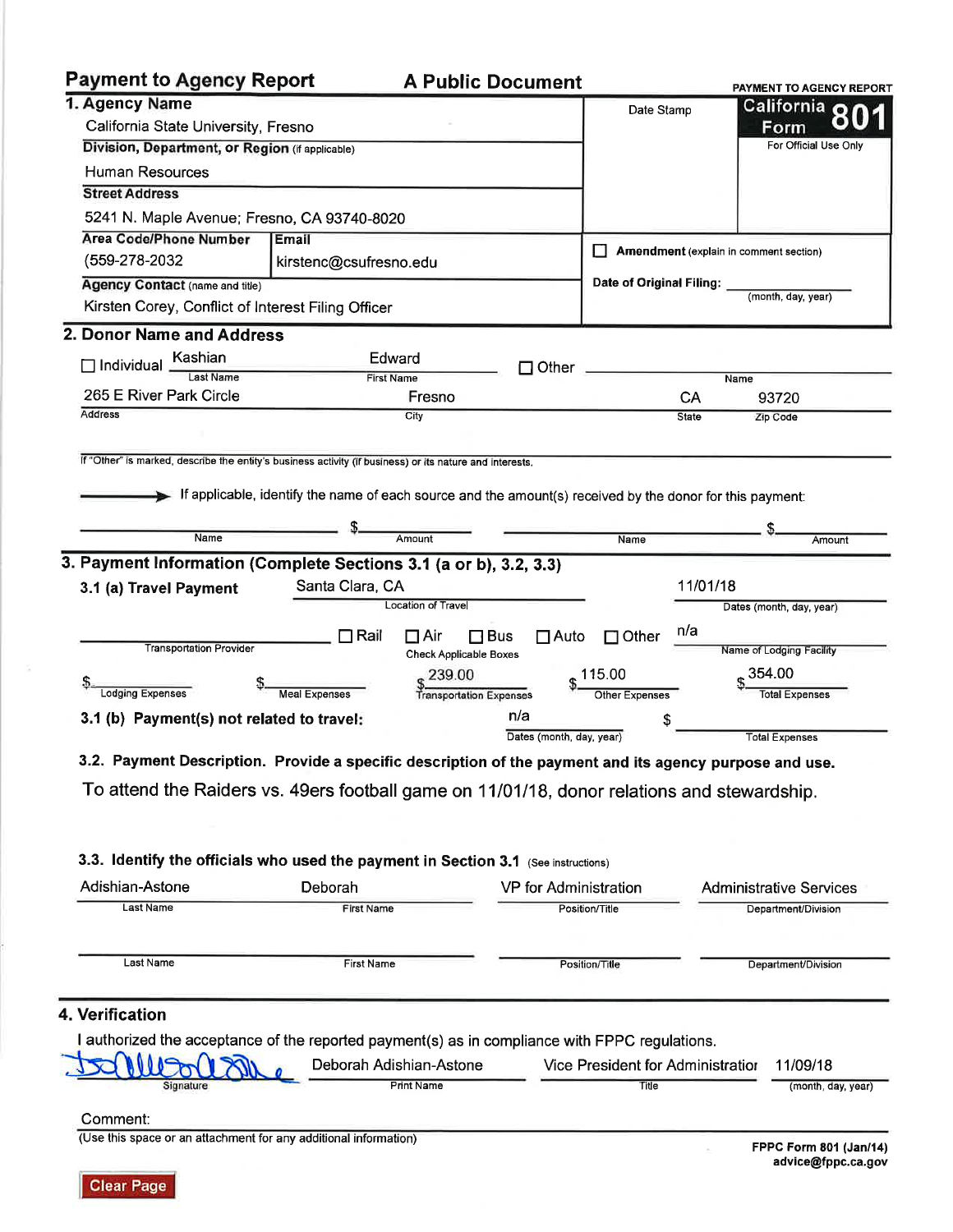#### **Payment to Agency Report A Public Document** PAYMENT TO AGENCY REPORT 1. Agency Name California Date Stamp California State University, Fresno Form For Official Use Only Division, Department, or Region (if applicable) Human Resources **Street Address** 5241 N. Maple Avenue; Fresno, CA 93740-8020 **Area Code/Phone Number** Email Amendment (explain in comment section) (559-278-2032 kirstenc@csufresno.edu Date of Original Filing: Agency Contact (name and title) (month, day, year) Kirsten Corey, Conflict of Interest Filing Officer 2. Donor Name and Address **Meyers** Marvin  $\Box$  Individual  $\Box$  Other . Last Name **First Name** Name P.O. Box 457 CA Firebaugh 93622 Address City State Zip Code If "Other" is marked, describe the entity's business activity (if business) or its nature and interests. If applicable, identify the name of each source and the amount(s) received by the donor for this payment: £. Name Amount  $\overline{\mathsf{Name}}$ Amount 3. Payment Information (Complete Sections 3.1 (a or b), 3.2, 3.3) 11/09/18 Boise, ID 3.1 (a) Travel Payment Location of Travel Dates (month, day, year) n/a  $\Box$  Rail  $\Box$  Air  $\Box$  Bus  $\Box$  Auto  $\Box$  Other **Transportation Provider** Name of Lodging Facility **Check Applicable Boxes** 1,382.20 1,382.20 S<br>Transportation Expenses Lodging Expenses **Meal Expenses** Other Expenses Total Expenses n/a 3.1 (b) Payment(s) not related to travel: Dates (month, day, year) **Total Expenses** 3.2. Payment Description. Provide a specific description of the payment and its agency purpose and use. To attend the Fresno State vs. Boise football game on 11/09/18.

### 3.3. Identify the officials who used the payment in Section 3.1 (See instructions)

| Department/Division<br>Position/Title |
|---------------------------------------|
|                                       |
|                                       |
| Department/Division<br>Position/Title |
|                                       |

I authorized the acceptance of the reported payment(s) as in compliance with FPPC regulations.

| JEENNA NELL | Deborah Adishian-Astone | Vice President for Administration | 11/16/18           |
|-------------|-------------------------|-----------------------------------|--------------------|
| Signature   | <b>Print Name</b>       | Title                             | (month, day, year) |
|             |                         |                                   |                    |

Comment:

(Use this space or an attachment for any additional information)